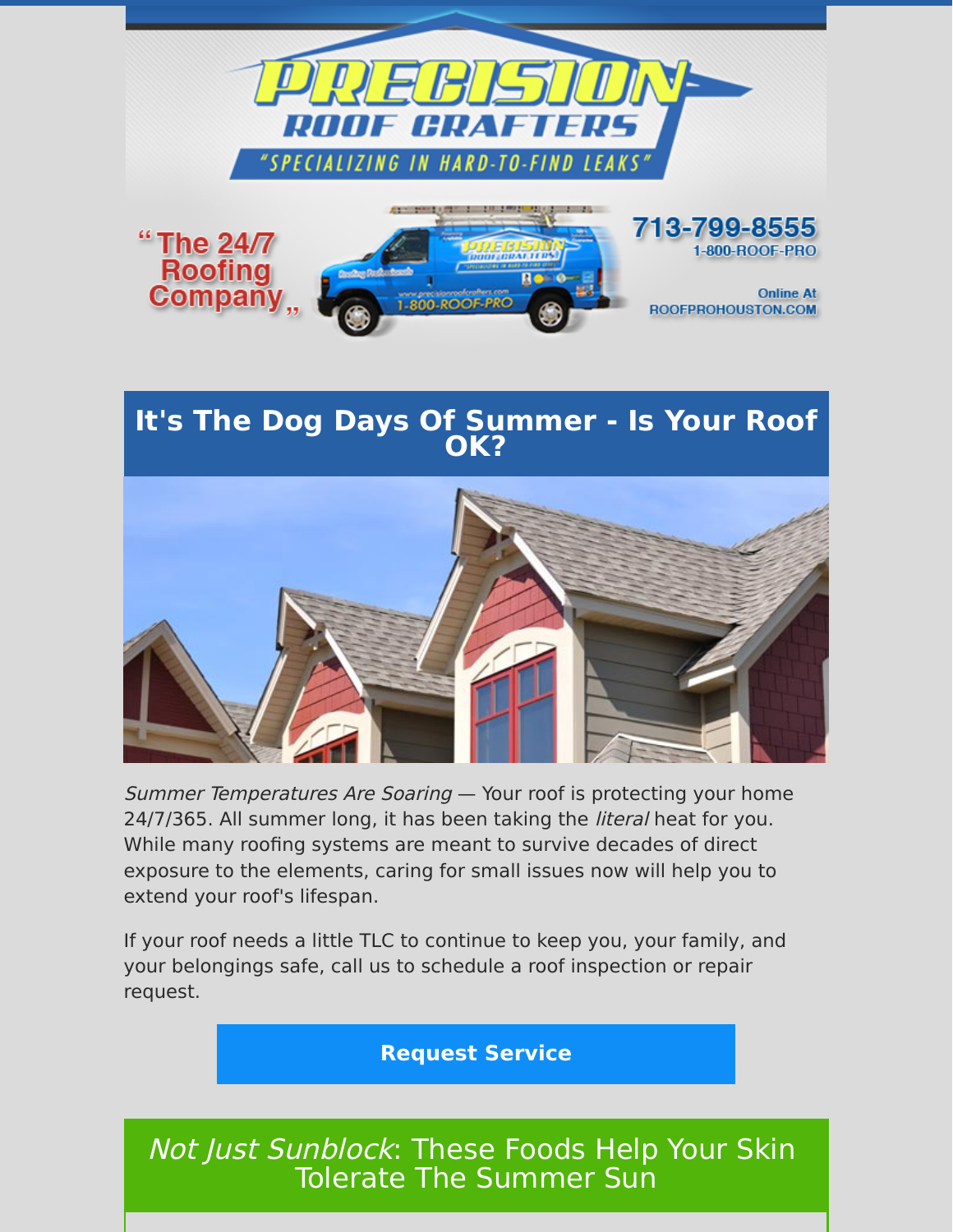

Wearing sunblock with a sun protection factor (SPF) 30 is the best way to avoid sunburn. Unfortunately, people don't do it when they are out in the sun for only a short time.

Often, that short period drags, on and there they are in the sun without protection. There is a form of sunblock that's always on duty, won't wash off when you sweat or swim, and has other healthful benefits. It's created by foods that block the effects of the sun.

- **Tomatoes** Think lycopene, the same substance that protects against some forms of cancer. Studies reported in the Journal of Nutrition show that when you consume just six ounces of tomato juice or a quarter cup of spaghetti sauce, you get enough lycopene to reduce the risk of sunburn by up to 40 percent.
- **Sweet Potatoes & Carrots**  Beta-carotene is what gives these foods their orange color. If you eat a helping every other day, you will collect beta-carotene in your skin. Studies reported in Men's Fitness show that this vitamin could shield your skin from certain UV rays. That means you can stay in the sun longer without burning.
- **Lemons** Make a pitcher of lemonade and have a glass. Researchers at the University of Arizona report that lemons (also limes and grapefruit) contain d-limonene, an antioxidant known to lower skin cancer risk. Freshly squeezed juices are the best and contain about 20 times as much d-limonene as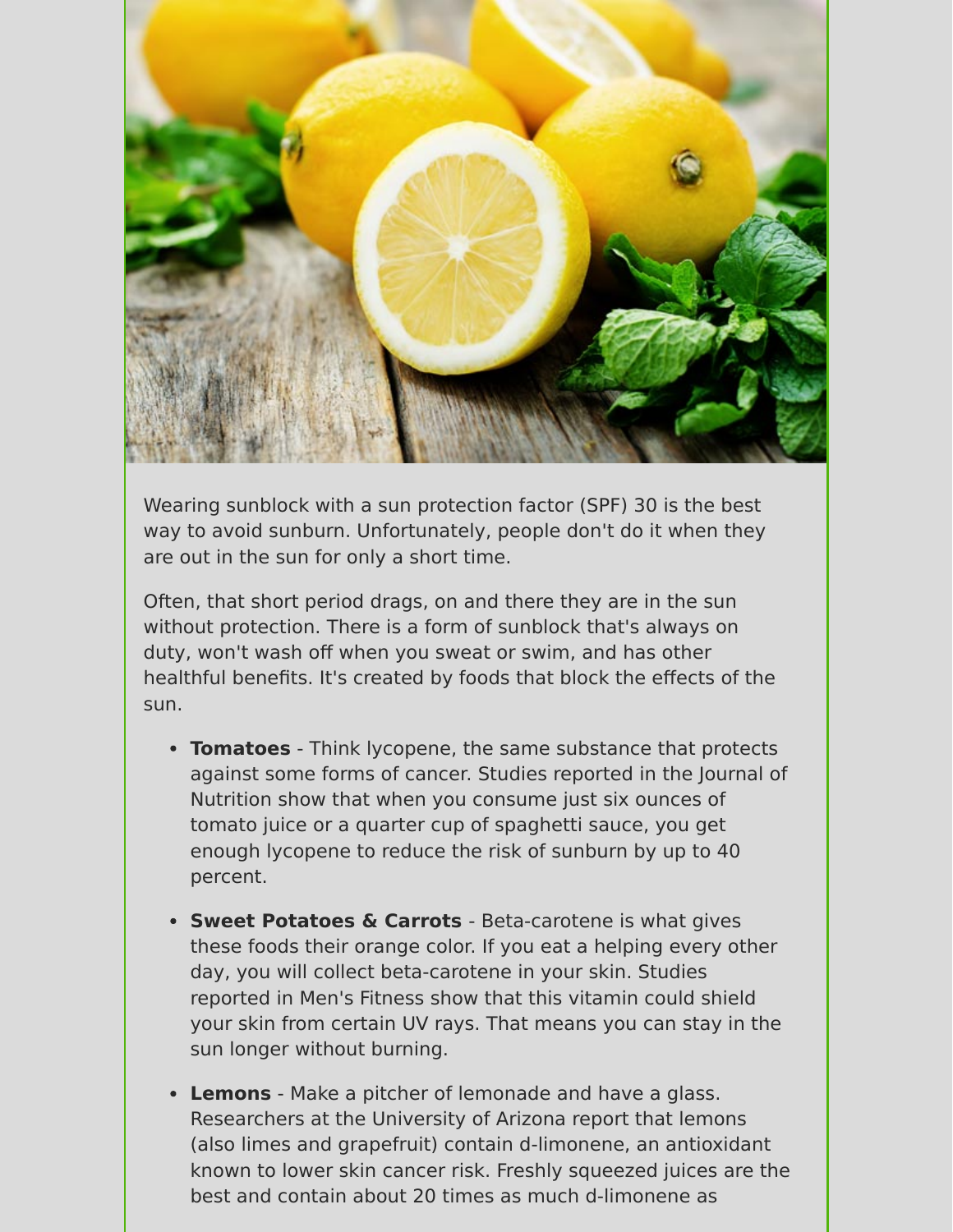commercial varieties. Add some peel or zest to salads. Just one tablespoon of zest a week can reduce the risk of skin cancer by up to 30 percent.

# **"RightSizing" Is All The Rage**

Deciding What You Need & What You Don't



With many people still stuck at home, many people have taken up projects to help pass the time and improve their home life. Chances are, you've accumulated a fair share of "trash and treasure" over the years - so now is a perfect time to re-organize your home.

- **Emptying The Closets & Unused Rooms-** As kids have grown up or moved away - or as your hobbies have changed, some of those toys and tools are gathering dust. Assess realistic goals - are you really going to use that snowboard or exercise bike ever again? And when you can, send stuff you've been storing for your other family members back to where they came from.
- **Clearing Out Your Off-Site Storage** If you've had so much stuff in your house that you had to get outside storage, consider what you really need out of that storage locker rental. Chances are you're paying rent for stuff that you don't even want or need anymore.
- **Furniture** Of course you need the right bed, table, and chair for your space - but are you crowding your home with too much stuff. Do you really need living room seating for 15 with that sectional & couch? Think like home stagers do - add furniture with utility AND open space in mind.